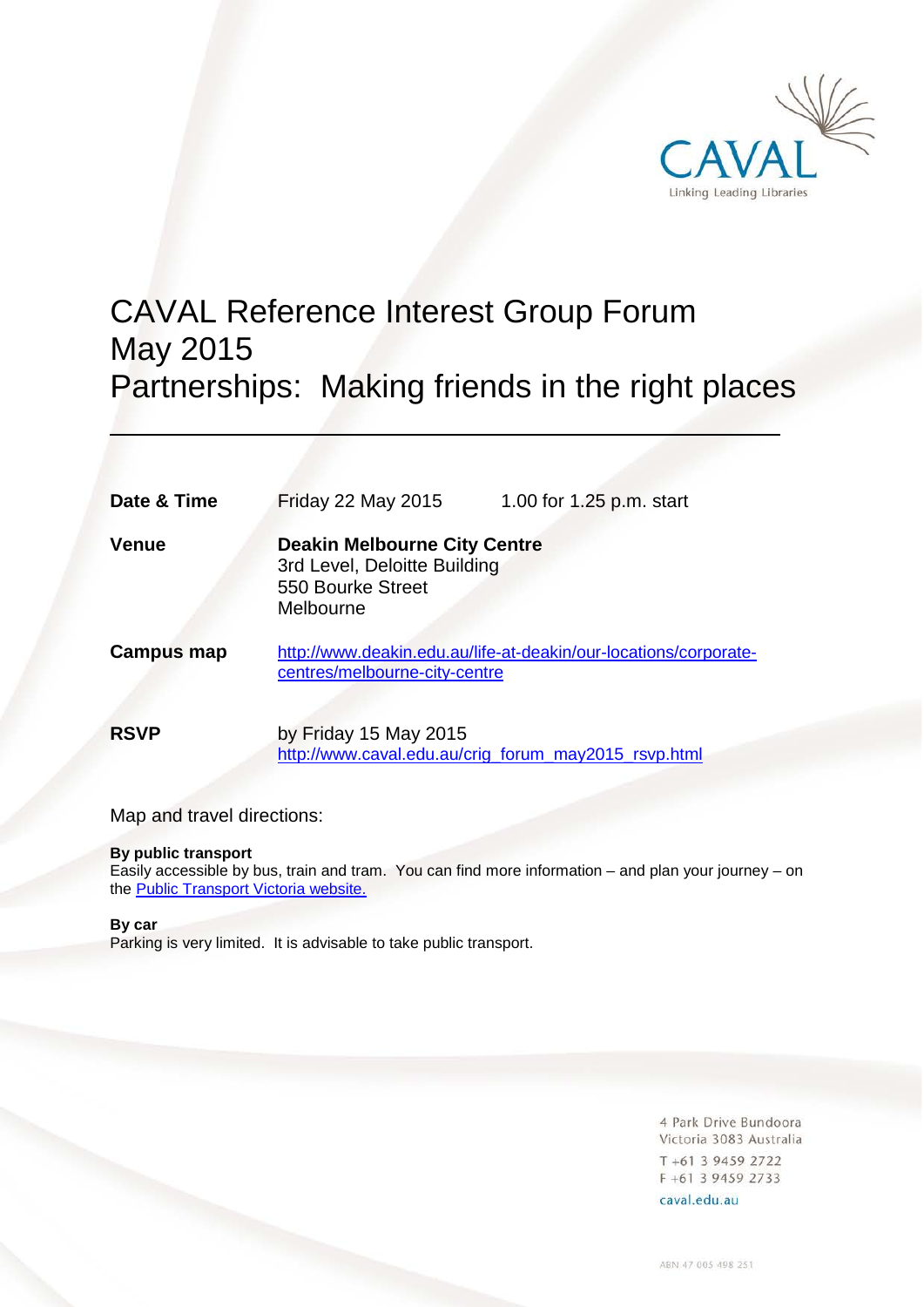

# **CRIG May 2015 Forum**

# **Partnerships: Making friends in the right places**

This forum will focus on librarians working within the library space and beyond. How positive working relationships are forged by extending the traditional boundaries.

# **Program**

**1.25pm Welcome and Introduction from Chair of CRIG** Paula Todd – Monash University **1.30-2.00 RMIT – Building relationships based on trust and sustainability (20 minutes + 10 minutes questions)** Spiros Soulis – RMIT University

> *Changing how we collaborate and think in organisations, using an Agile approach and really harnessing the human capital available to drive and lead projects.*

**2.00-2.30 University of Melbourne – Participatory Planning: librarians and architects, partners in design (30 minutes)**

Karen Kealy, Sarah Charing and Naomi Mullumby – University of Melbourne

*University libraries are increasingly being reassessed in the role they play in supporting student learning and academic research, in managing evolving pedagogical practices in education and in service delivery modeling. In 2010, as part of the redesign of the Melbourne School of Design building, a library was embedded into the design of the building, and given prime location on the ground floor. This presentation explores, through interviews with the architects, project managers and library management, the ways in which each group worked together, building on their differing perspectives of what and how a library should be to design and build a library that aligns with the pedagogical approaches taken by the library in service delivery, and by a faculty teaching across diverse areas.*

# **2.30-3.00 Break (30 minutes)**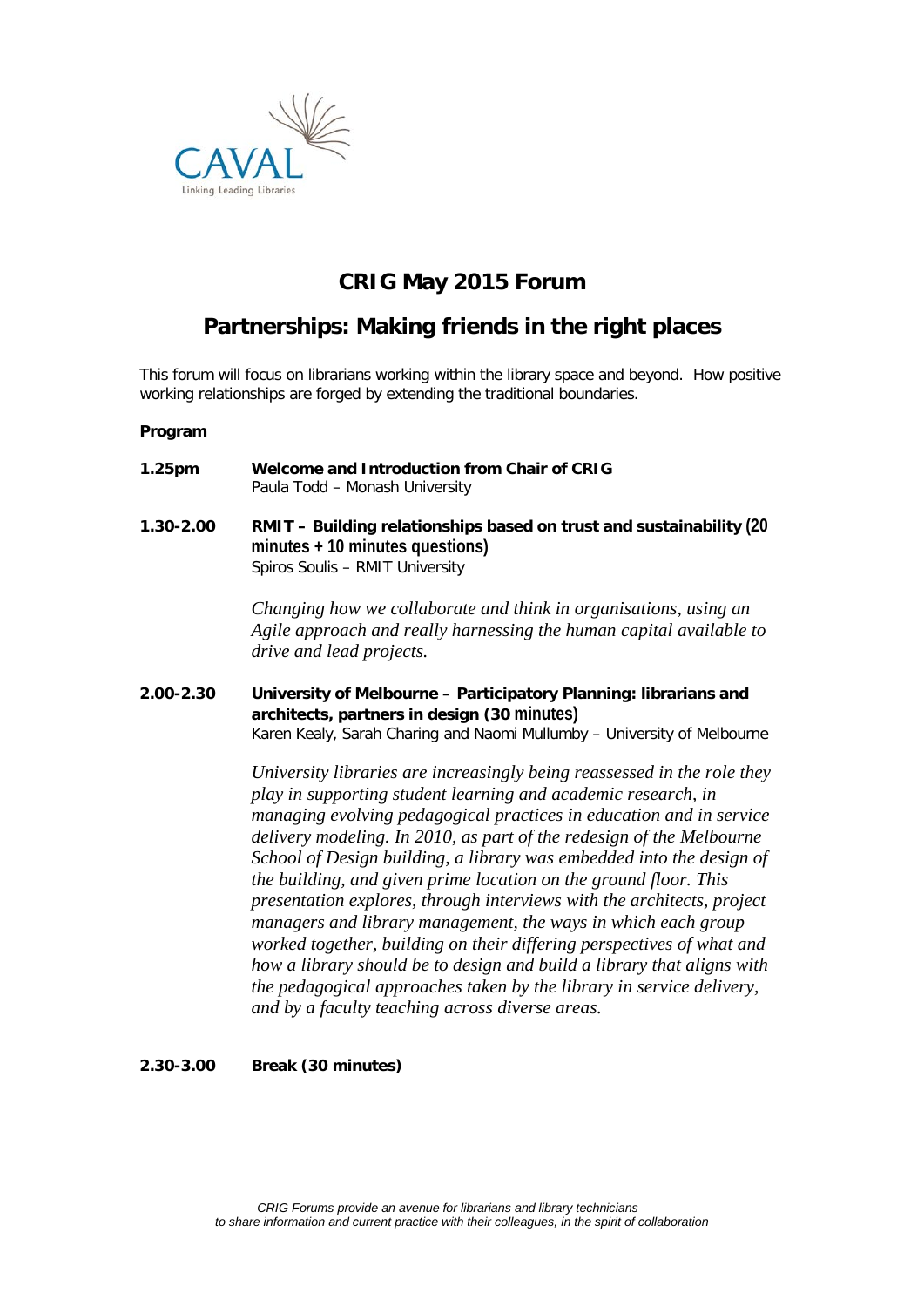

# **3.00-3.50 Snap Chats**

#### **Deakin University - Collaborating with external partners in achieving digital literacy outcomes (10 minutes)** Rebecca Carruthers – Learning and Teaching Librarian – Deakin University

**Victoria University – Snap, Crackle & Pop Up: Collaborating with Academic Skills & Development Staff (5 minutes)** Lou Connell – College Librarian –Business, Scholarly Information Services - Victoria University

**Monash University - Promoting evidence based practice, a collaborative education approach (10 minutes)** Paula Todd – Subject Librarian, Faculty of Medicine, Nursing & Health Sciences - Monash University

**University of Melbourne – Leveraging cross-university partnerships to build organisational elearning capacity (5 minutes)** Hero Macdonald – Arts Librarian, University Library - University of Melbourne

**3.50-4.00 Finish**